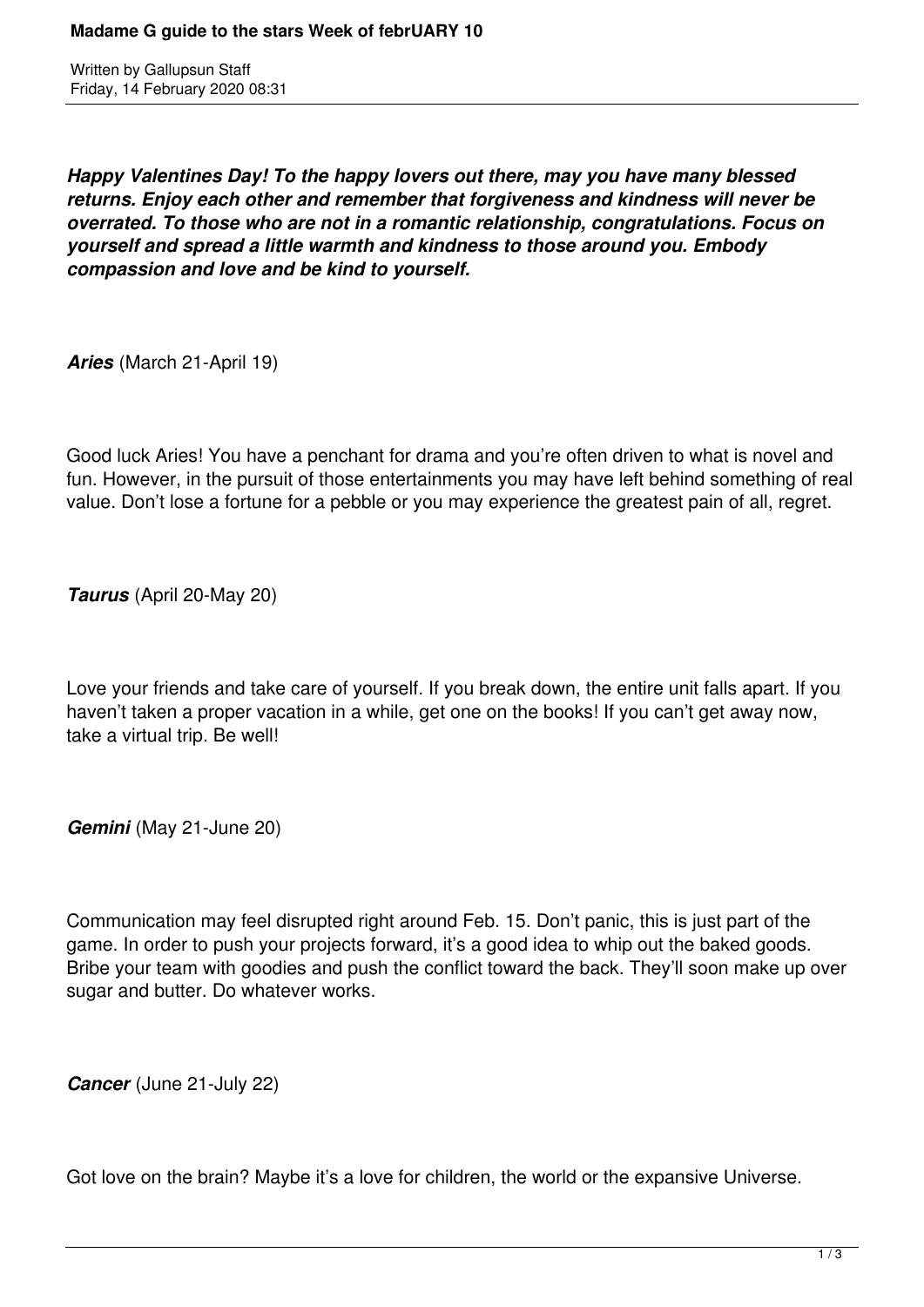Written by Gallupsun Staff Friday, 14 February 2020 08:31

Whatever the case, do what you can and share with others. You have a gift that cannot be ignored. Love others as yourself and experience growth. Also, when you're advocating for yourself, be sure to emphasize the benefits to the other party.

*Leo* (July 23-Aug. 22)

It's good to love your hobbies. It's even better to share them with a friend. Yes, the furry friends count as well. Don't worry, we won't tell everyone how much you spoil them. It's our little secret… Your generosity is one of your most wonderful qualities, Leo, but give with a full heart.

*Virgo* (Aug. 23-Sept. 22)

You got this! Whatever is holding you back says more about them than about you. You can do whatever your heart desires. You're more than your circumstances. You're more than your worries. These next six weeks are go time! Whatever your obvious next step is, take it! Your efforts will be rewarded.

*Libra* (Sept. 23-Oct.22)

Beauty is all around you and you should enjoy it. You don't have to buy the most expensive gift to let someone know you love them. Sometimes listening to someone you care about without judgment is all that's important. Do you best and love yourself. The pathway to the shift you desire is through the heart, not the head.

*Scorpio* (Oct. 23-Nov. 21)

Romantic love is not always the answer. It's a beautiful idea, but fairytales don't finish the sentence. It's the end…of the story, not the end of life. You may find love with a pet, a friend, or an idea. Learn to balance the needs of the body, heart, soul, and mind and you'll experience peace.